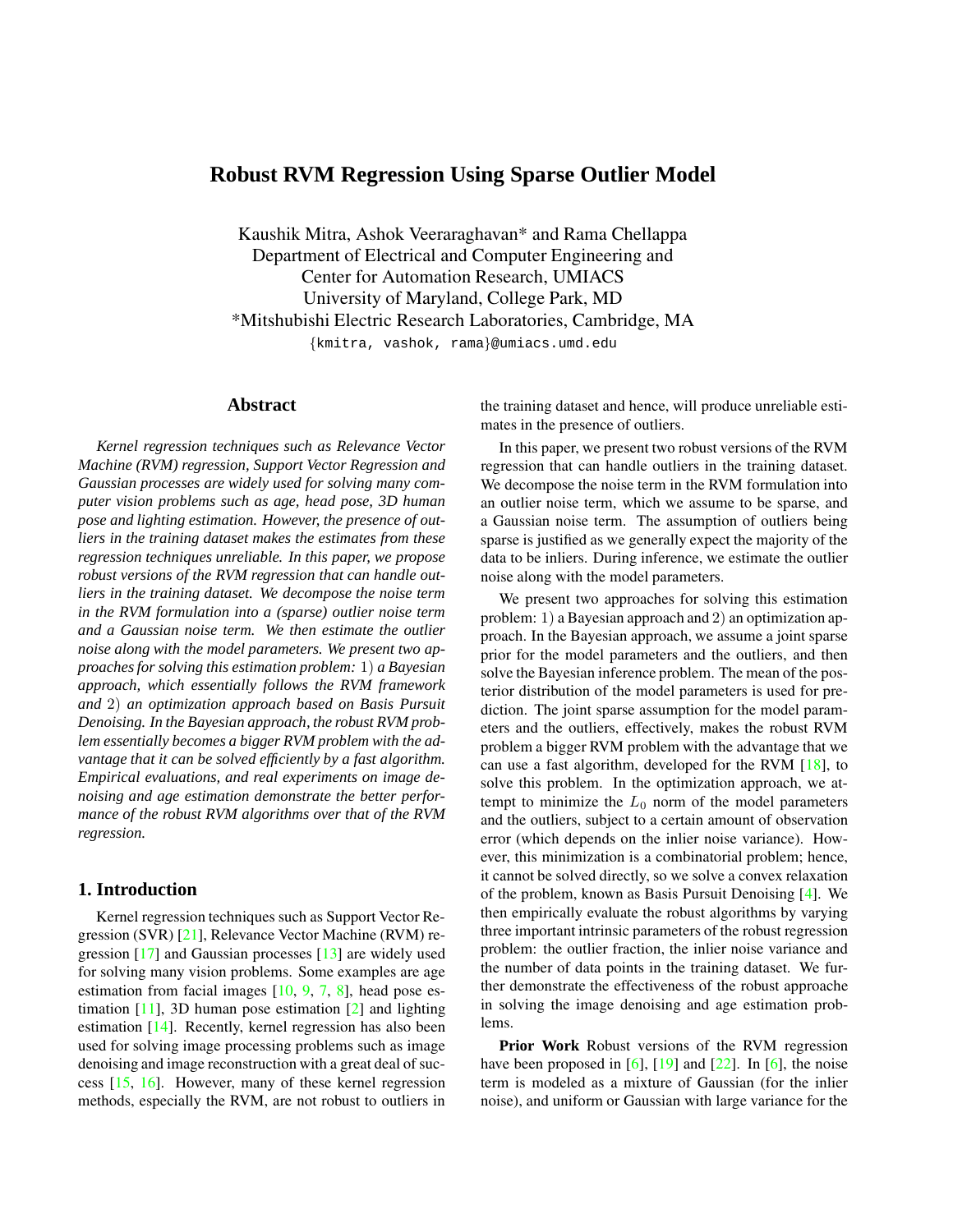<span id="page-1-2"></span>outlier noise. But the mixture density model makes inference difficult; a variational method is used for solving this problem making it computationally much more expensive than the RVM. In  $[19]$ , a Student's t-distribution is assumed for the noise, and the parameters of the distribution are estimated along with the model parameters. Though, this is a very elegant approach; a variational method is used for inference, which similar to  $[6]$ , makes it computationally expensive. In [\[22\]](#page-7-16), a trimmed likelihood function is minimized over a 'trimmed' subset that does not include the outliers. The robust trimmed subset and the model parameters are found by an iterative re-weighting strategy, which at each iteration solves the RVM regression problem over the current trimmed subset. However, the method needs an initial robust estimate of the trimmed subset, which determines the accuracy of the final solution. It also needs many iterations, where in each iteration a RVM regression problem is solved, and this makes it slow.

### **2. Robust RVM Regression**

For both the Bayesian approach and the optimization approach, we replace the Gaussian noise assumption in the RVM formulation by an implicit heavy-tailed distribution. This is achieved by decomposing the noise term into a sparse outlier noise term and a Gaussian noise term. The outliers are then treated as unknowns and are estimated together with the model parameters. In the following sections, we first describe the regression model, followed by the Bayesian approach and the optimization approach.

#### **2.1. Model Specification**

Let  $(\mathbf{x_i}, y_i)$ ,  $i = 1, 2, ..., N$  be the given training dataset with dependent variables  $y_i$ ,  $i = 1, 2, \dots, N$  and independent variables  $x_i$ ,  $i = 1, 2, ..., N$ . In the RVM formulation,  $y_i$  is related to  $x_i$  by the model

$$
y_i = \sum_{j=1}^{N} w_j K(\mathbf{x_i}, \mathbf{x_j}) + w_0 + e_i
$$
 (1)

where with each  $x_j$ , there is an associated kernel function  $K(.,\mathbf{x_j})$ , and  $e_i$  is the Gaussian noise. The objective is to estimate the weight vector  $\mathbf{w} = [w_0, w_1, \dots, w_N]^T$  using the training dataset. Once this is done, we can predict the dependent variable  $y$  for any new  $x$  by

$$
y = \sum_{i=j}^{N} w_j K(\mathbf{x}, \mathbf{x_j}) + w_0
$$
 (2)

<span id="page-1-0"></span>In the presence of outliers, Gaussian noise is not an appropriate assumption for  $e_i$ . We propose to split the noise  $e_i$ into two components: a Gaussian component  $n_i$  and a component due to outliers  $s_i$ , which we assume to be sparse. With this, we have

$$
y_i = \sum_{j=1}^{N} w_j K(\mathbf{x_i}, \mathbf{x_j}) + w_0 + n_i + s_i
$$
 (3)

In matrix-vector form, this is given by

$$
y = \Phi w + n + s \tag{4}
$$

where  $y = [y_1, ..., y_N]^T$ ,  $\mathbf{n} = [n_1, ..., n_N]^T$ ,  $\mathbf{s} =$  $[s_1, \ldots, s_N]^T$  and  $\Phi$  is a  $N \times (N + 1)$  matrix with  $\Phi = [\phi(x_1), \phi(x_2), \ldots, \phi(x_N)]^T$ , where  $\phi(x_i) =$  $[1, K(\mathbf{x_i}, \mathbf{x_1}), K(\mathbf{x_i}, \mathbf{x_2}), \dots, K(\mathbf{x_i}, \mathbf{x_N})]^T$ . The two unknowns w and s can be augmented into a single unknown vector  $\mathbf{w}_s = [\mathbf{w}^T \mathbf{s}^T]^T$  and the above equation can be written as

$$
y = \Psi w_s + n \tag{5}
$$

<span id="page-1-1"></span>where  $\Psi = [\Phi | I]$  is a  $N \times (2N + 1)$  matrix with **I**, a  $N \times N$ identity matrix.

### **2.2. Robust Bayesian RVM (RB-RVM)**

In the Bayesian approach, we estimate the joint posterior distribution of w and s, given the observations y and the prior distributions on w and s. We then use the mean of the posterior distribution of w for prediction [\(2\)](#page-1-0). The posterior variance also provides us with a measure of uncertainty in the prediction.

The joint posterior distribution of w and s is given by

$$
p(\mathbf{w}, \mathbf{s}|\mathbf{y}) = \frac{p(\mathbf{w}, \mathbf{s})p(\mathbf{y}|\mathbf{w}, \mathbf{s})}{p(\mathbf{y})}
$$
(6)

From [\(5\)](#page-1-1), the likelihood term  $p(y|w, s)$  is given by

$$
p(\mathbf{y}|\mathbf{w}, \mathbf{s}) = \mathcal{N}(\mathbf{\Psi}\mathbf{w_s}, \sigma^2 \mathbf{I})
$$
 (7)

where  $\sigma^2$  is the inlier Gaussian noise variance. To proceed further, we need to specify the prior distribution  $p(\mathbf{w}, \mathbf{s})$ . We assume that w and s are independent:  $p(\mathbf{w}, \mathbf{s})$  =  $p(\mathbf{w})p(\mathbf{s})$ . Next, we keep the same 'sparsity promoting' prior for  $w$  as in RVM  $[17]$ , that is,

$$
p(\mathbf{w}|\boldsymbol{\alpha}) = \prod_{i=0}^{N} \mathcal{N}(w_i|0, \alpha_i^{-1})
$$
 (8)

where  $\alpha = [\alpha_0, \alpha_1, \dots, \alpha_N]^T$  is a vector of  $(N + 1)$ hyper-parameters. A uniform distribution (hyper-prior) is assumed for each of the  $\alpha_i$  (For more details, please see  $[17]$ ).

For s, we specify a similar sparsity promoting prior given by

$$
p(\mathbf{s}|\boldsymbol{\beta}) = \prod_{i=1}^{N} \mathcal{N}(s_i|0, \beta_i^{-1})
$$
\n(9)

where  $\beta = [\beta_1, \beta_2, \dots, \beta_N]^T$  is a vector of N hyperparameters, and each of the  $\beta_i$  follows a uniform distribution. This completes the description of the likelihood  $p(\mathbf{y}|\mathbf{w}, \mathbf{s})$  and the prior  $p(\mathbf{w}, \mathbf{s})$ . Next, we proceed to the inference stage.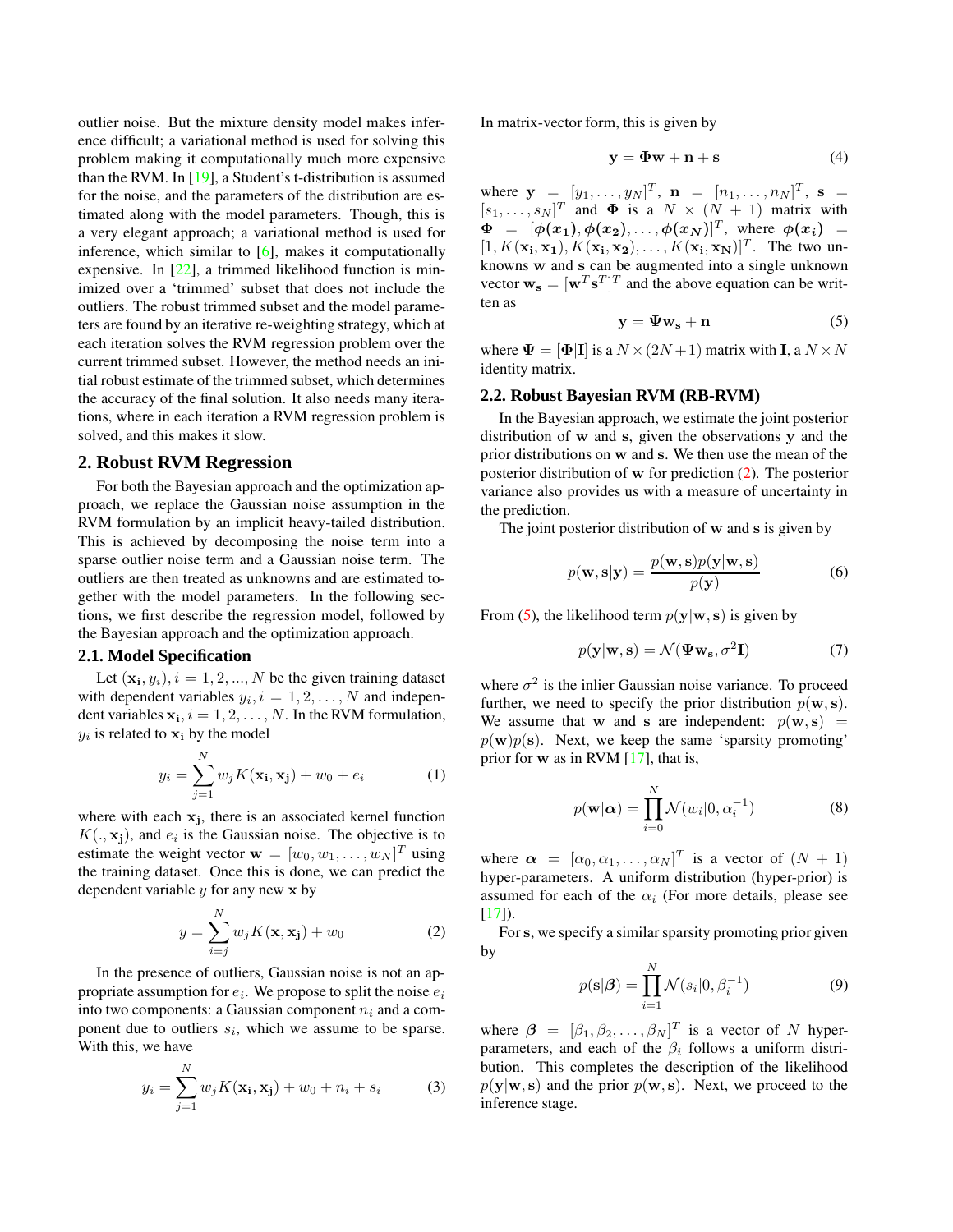#### <span id="page-2-3"></span>**2.2.1 Inference**

Our inference method follows the RVM inference steps. We first find point-estimates for the hyper-parameters  $\alpha$ ,  $\beta$  and the inlier noise variance  $\sigma^2$  by maximizing  $p(\mathbf{y}|\alpha, \beta, \sigma^2)$ with respect to these parameters, where  $p(y|\alpha, \beta, \sigma^2)$  is given by

$$
p(\mathbf{y}|\alpha, \beta, \sigma^2) = \int p(\mathbf{y}|\mathbf{w}, \mathbf{s}, \sigma^2) p(\mathbf{w}|\alpha) p(\mathbf{s}|\beta) d\mathbf{w} d\mathbf{s}
$$
\n(10)

Since all the distributions in the right hand side are Gaussian with zero mean, it can be shown that  $p(\mathbf{y}|\boldsymbol{\alpha}, \boldsymbol{\beta}, \sigma^2)$  is a zero-mean Gaussian distribution with covariance matrix  $\sigma^2 \mathbf{I} + \mathbf{\Psi} \mathbf{A}^{-1} \mathbf{\Psi}^T$ , where  $\mathbf{A} =$  $diag(\alpha_0, \ldots, \alpha_N, \beta_1, \ldots, \beta_N)$ . The maximization of  $p(\mathbf{y}|\boldsymbol{\alpha}, \boldsymbol{\beta}, \sigma^2)$  with respect to the hyper-parameters  $\boldsymbol{\alpha}$ ,  $\boldsymbol{\beta}$ and the noise variance  $\sigma^2$  is known as evidence maximization and can be solved by an EM algorithm [\[17\]](#page-7-1) or a faster implementation proposed in [\[18\]](#page-7-12). We will refer to these estimated parameters as  $\alpha_{MP}$ ,  $\beta_{MP}$  and  $\sigma_{MP}^2$ .

With this point estimation of the hyper-parameters and the noise variance, the (conditional) posterior distribution  $p(\mathbf{w}, \mathbf{s} | \mathbf{y}, \boldsymbol{\alpha}_{MP}, \boldsymbol{\beta}_{MP}, \sigma_{MP}^2)$  is given by

$$
\frac{p(\mathbf{y}|\mathbf{w}, \mathbf{s}, \sigma_{MP}^2)p(\mathbf{w}|\alpha_{MP})p(\mathbf{s}|\beta_{MP})}{p(\mathbf{y}|\alpha_{MP}, \beta_{MP}, \sigma_{MP}^2)}
$$
(11)

Since all the terms in the numerator are Gaussian, it can be shown that this is again a Gaussian distribution with covariance and mean given by

$$
\Sigma = (\sigma_{MP}^{-2} \Psi^T \Psi + \mathbf{A}_{\mathbf{MP}})^{-1} \text{ and } \boldsymbol{\mu} = \sigma_{MP}^{-2} \Sigma \Psi^T \mathbf{y} \tag{12}
$$

<span id="page-2-0"></span>where  $\mathbf{A}_{\mathbf{MP}} = diag(\alpha_{MP0}, \dots, \alpha_{MPN}, \beta_{MP1}, \dots, \beta_{MPN}).$ To obtain the posterior distribution  $p(\mathbf{w}, \mathbf{s}|\mathbf{y})$ , we need

to integrate out  $\alpha, \beta, \sigma^2$  from  $p(\mathbf{w}, \mathbf{s} | \mathbf{y}, \alpha, \beta, \sigma^2)$ , that is,

$$
p(\mathbf{w}, \mathbf{s}|\mathbf{y}) = \int p(\mathbf{w}, \mathbf{s}|\mathbf{y}, \alpha, \beta, \sigma^2) p(\alpha, \beta, \sigma^2|\mathbf{y}) d\alpha d\beta d\sigma^2
$$
\n(13)

However, this is analytically intractable; it has been empirically observed in [\[17\]](#page-7-1), that for predictive purposes,  $p(\alpha, \beta, \sigma^2 | y)$  is very well approximated by  $\delta(\alpha_{MP}, \beta_{MP}, \sigma_{MP}^2)$ . With this approximation, we have

$$
p(\mathbf{w}, \mathbf{s}|\mathbf{y}) = p(\mathbf{w}, \mathbf{s}|\mathbf{y}, \alpha_{MP}, \beta_{MP}, \sigma_{MP}^2)
$$
 (14)

Thus, the desired joint posterior distribution of w and s is Gaussian with the posterior covariance and mean given by [\(12\)](#page-2-0). This is the mean and covariance that we will use for prediction, as described next.

# **2.2.2 Prediction**

We use the prediction model [\(2\)](#page-1-0) to predict  $\hat{y}$  for any new data  $\hat{\mathbf{x}}$ . The predictive distribution of  $\hat{y}$  is given by

$$
p(\hat{y}|\mathbf{y}, \alpha_{MP}, \sigma_{MP}^2) = \int p(\hat{y}|\mathbf{w}, \sigma_{MP}^2) p(\mathbf{w}|\mathbf{y}, \alpha_{MP}) d\mathbf{w}
$$
\n(15)

where the posterior distribution of w,  $p(\mathbf{w}|\mathbf{y}, \alpha_{MP})$ , can be easily obtained from the joint posterior distribution  $p(\mathbf{w}, \mathbf{s} | \mathbf{y}, \boldsymbol{\alpha}_{MP}, \boldsymbol{\beta}_{MP}, \sigma_{MP}^2)$ .  $p(\mathbf{w} | \mathbf{y}, \boldsymbol{\alpha}_{MP})$  is a Gaussian distribution with mean and covariance given by the mean and covariance of the parameter part  $(w)$  of the  $w_s$  vector, that is,

$$
\Sigma_w = \Sigma(1: N+1, 1: N+1) \text{ and } \mu_w = \mu(1: N+1)
$$
\n(16)

With this, it can be shown that the predictive distribution of  $\hat{y}$  is Gaussian with mean  $\hat{\mu}$  and variance  $\hat{\sigma}^2$  given by

$$
\hat{\mu} = \mu_w^T \phi(\hat{\mathbf{x}}) \text{ and } \hat{\sigma}^2 = \sigma_{MP}^2 + \phi(\hat{\mathbf{x}})^T \Sigma_w \phi(\hat{\mathbf{x}}) \quad (17)
$$

#### **2.2.3 Advantage over other Robust RVM Algorithms**

The proposed robust Bayesian formulation (RB-RVM) is very similar to the original RVM formulation. All we have to do is, instead of inferring just the parameter vector w, infer the joint parameter-outlier vector  $w_s$ , by replacing the  $\Phi$ matrix with the corresponding  $\Psi = [\Phi] \Pi$  matrix, and use only the parameter part of the estimated  $w_s$  for prediction. It is this simple modification of the original RVM that gives RB-RVM the computational advantage over [\[6,](#page-7-14) [19,](#page-7-15) [22\]](#page-7-16) because we can use the fast implementation of RVM [\[18\]](#page-7-12) to solve the robust RVM problem.

### **2.3. Basis Pursuit RVM (BP-RVM)**

A very similar objective, as in the Bayesian approach, can be achieved by solving the following optimization problem:

$$
\min_{\mathbf{w_s}} ||\mathbf{w_s}||_0 \text{ subject to } ||\mathbf{y} - \mathbf{\Psi}\mathbf{w_s}||_2 \le \epsilon \qquad (18)
$$

<span id="page-2-1"></span>where  $||\mathbf{w}_s||_0$  is the  $L_0$  norm, which counts the number of non-zero elements in  $w_s$ . The cost function promotes a sparse solution for  $w_s$  and the constraint term is essentially the likelihood term of the Bayesian approach, with  $\epsilon$  related to the inlier noise variance  $\sigma^2$ . w obtained after solving this problem can be used for prediction. However, this is a combinatorial problem; hence, it cannot be solved directly. This problem has been studied extensively in sparse representation literature  $[4, 5]$  $[4, 5]$  $[4, 5]$ . In one of the approaches, a convex relaxation of the problem is solved

$$
\min_{\mathbf{w_s}} ||\mathbf{w_s}||_1 \text{ subject to } ||\mathbf{y} - \Psi \mathbf{w_s}||_2 \le \epsilon \qquad (19)
$$

<span id="page-2-2"></span>where the  $L_0$  norm in the cost function is replaced by the  $L_1$  norm, which makes it a convex problem; hence, it can be solved in polynomial time. This approach is known as Basis Pursuit Denoising (BPD) [\[4,](#page-7-13) [5\]](#page-7-17), and we will refer to the robust algorithm based on BPD as the Basis Pursuit RVM (BP-RVM). Initially, the justification for using the  $L_1$  norm approximation was based on empirical obser-vations [\[4\]](#page-7-13). However, recently in  $[3, 5]$  $[3, 5]$  $[3, 5]$ , it has been shown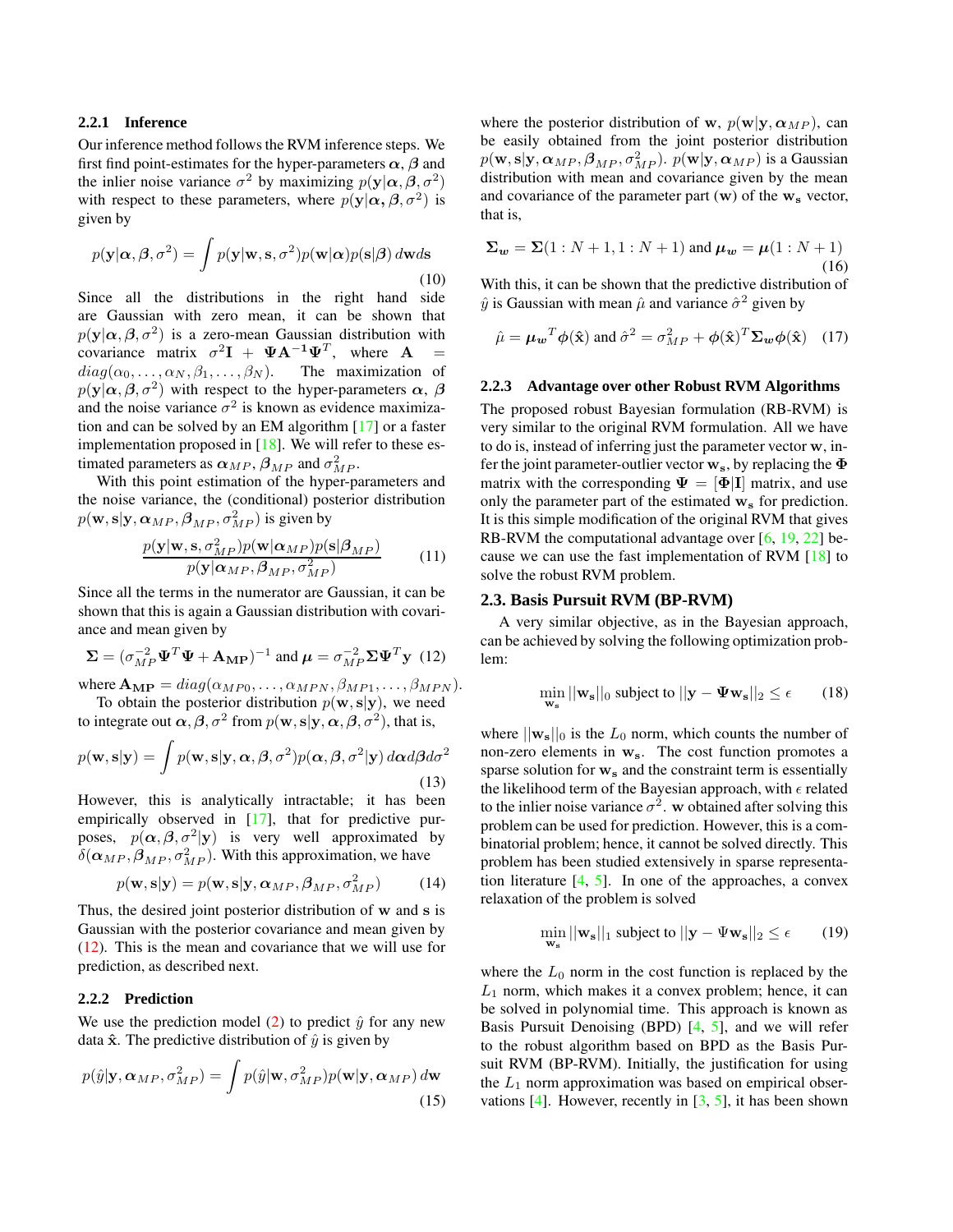<span id="page-3-4"></span>that if  $w_s$  was sparse to begin with, then under certain condition ('Restricted Isometry Property' or 'incoherence') on the matrix  $\Psi$ , [\(18\)](#page-2-1) and [\(19\)](#page-2-2) will have the same solution up to a bounded uncertainty due to  $\epsilon$ . However, in our case the matrix  $\Psi$  depends on the training dataset and the associated kernel function, and it might not satisfy the desired conditions mentioned above.



<span id="page-3-1"></span>Figure 1. Prediction by the three algorithms: RVM, RB-RVM and BP-RVM in the presence of symmetric outliers for  $N = 100$ ,  $f = 0.2$  and  $\sigma = 0.1$ . Data which are enclosed by a box are the outliers found by the robust algorithms. Prediction error are also shown in the figures. RB-RVM gives the lowest prediction error.



<span id="page-3-2"></span>Figure 2. Prediction by the three algorithms: RVM, RB-RVM and BP-RVM in the presence of asymmetric outliers for  $N = 100$ ,  $f = 0.2$  and  $\sigma = 0.1$ . Data which are enclosed by a box are the outliers found by the robust algorithms. Prediction error are also shown in the figures. Clearly, RB-RVM gives the best result.

#### **3. Empirical Evaluation**

In this section, we empirically evaluate the proposed robust versions of the RVM, RB-RVM and BP-RVM, with respect to the baseline RVM. We consider three important intrinsic parameters of the robust regression problem: the outlier fraction (f), the inlier noise variance  $(\sigma^2)$  and the number of training data points  $(N)$ , and study the performance of the three algorithms for different settings of these param-eters.<sup>[1](#page-3-0)</sup> Next, we describe the experimental setup, which is

quite similar to that of  $[6]$ .

We generate our training data using the normalized sinc function  $sinc(x) = sin(\pi x)/(\pi x)$ .  $y_i$  of the inlier data are obtained by adding a Gaussian noise  $\mathcal{N}(0, \sigma^2)$  to  $sinc(x_i)$ . For the outliers, we consider two generative models: 1) symmetric and 2) asymmetric. In the symmetric model,  $y_i$ is obtained by adding a uniform noise of range  $[-1, +1]$ to  $sinc(x_i)$ , and in the asymmetric model,  $y_i$  is obtained by adding a uniform noise of range  $[0, +1]$  to  $sinc(x_i)$ . With each training data  $x_j$ , we associate a Gaussian kernel:  $K(x, x_j) = \exp(-(x - x_j)^2/r^2)$ , with  $r = 2$ . Figure [1](#page-3-1) and [2](#page-3-2) show the performance of the three algorithms for the symmetric and asymmetric outlier cases for  $N = 100$ ,  $f = 0.2$  and  $\sigma = 0.1$ . The performance criteria used for comparison is the root mean square (RMS) prediction error. Note that, after inference, robust methods can also classify the training data as inliers or outliers. We classify a data as an outlier if the prediction error (absolute difference between the predicted and the observed value) is greater than three times the inlier noise standard deviation, which is also estimated during inference. From figure [1](#page-3-1) and [2,](#page-3-2) we conclude that RB-RVM gives the lowest prediction error, followed by BP-RVM and RVM. In the following sections, we study the performance of the algorithms by varying the intrinsic parameters:  $f, \sigma$  and N.

**Varying the Outlier fraction:** We vary the outlier fraction f, with the other parameters fixed at  $N = 100$  and  $\sigma = 0.1$ . Figure [3](#page-3-3) shows the prediction error vs. outlier fraction for the symmetric and asymmetric outliers cases. For both the cases, RB-RVM gives the best result. For the symmetric case, BP-RVM gives lower prediction error than RVM but for the asymmetric case they give similar result.



<span id="page-3-3"></span>Figure 3. Prediction error vs. outlier fraction for the symmetric and asymmetric outlier cases. RB-RVM gives the best result for both the cases. For the symmetric case, BP-RVM gives lower prediction error than RVM but for the asymmetric case they give similar result.

**Varying the Inlier Noise Std:** We vary the inlier noise standard deviation  $\sigma$ , with the other parameters fixed at  $N = 100$  and  $f = 0.2$ . Figure [4](#page-4-0) shows that RB-RVM gives the lowest prediction error until about  $\sigma = 0.2$ , after which RVM gives better result. This is because for our experimental setup, at approximately  $\sigma = 0.3$ , the distinction between the inliers and outliers cease to exist. For Gaussian distribution, most of the probability density mass lies

<span id="page-3-0"></span><sup>&</sup>lt;sup>1</sup>For solving RVM and RB-RVM, we have used the publicly available code in http://www.vectoranomaly.com/downloads/downloads.htm.

For solving BP-RVM, we have used l1-magic: http://www.acm.caltech.edu/l1magic/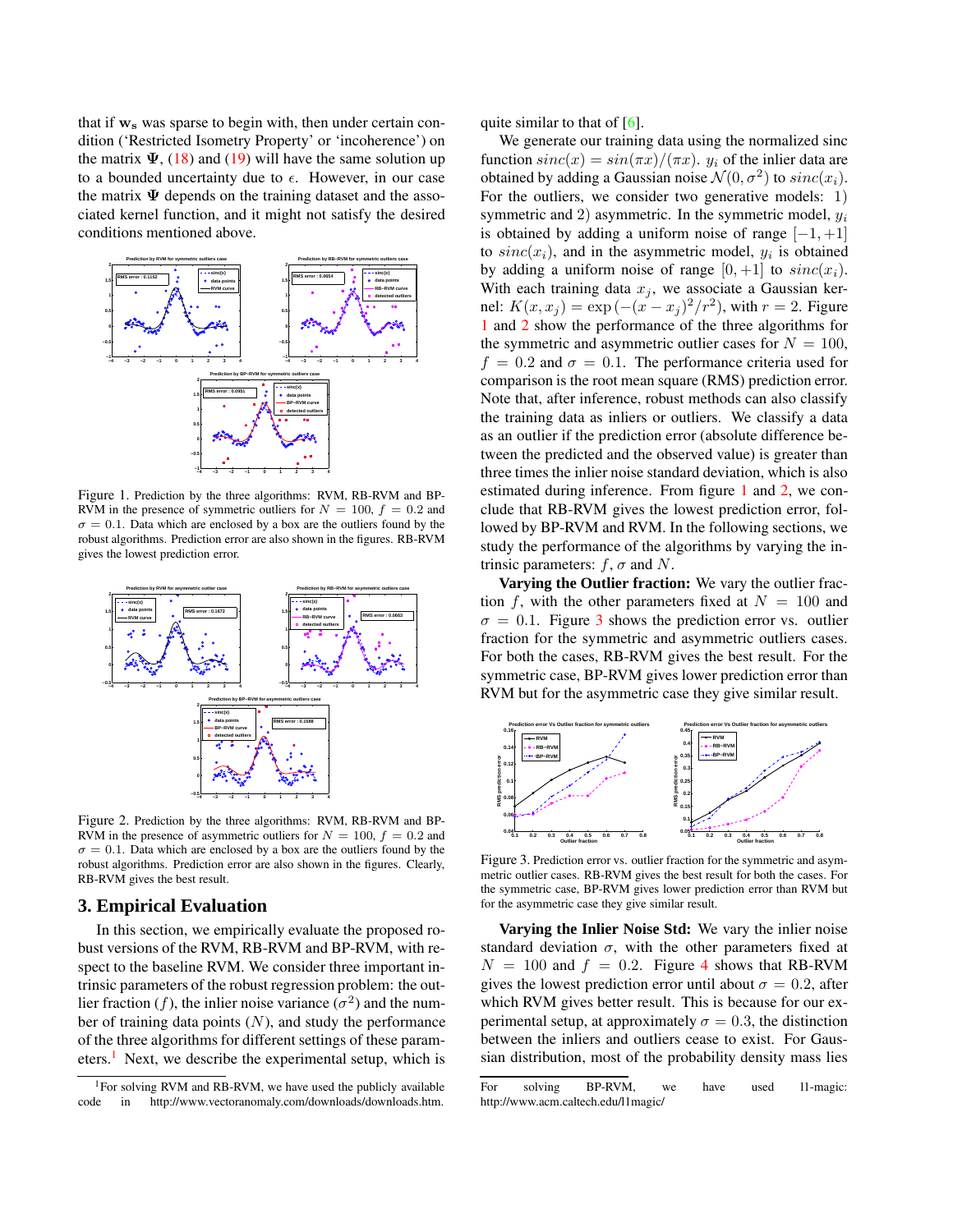<span id="page-4-3"></span>within  $3\sigma$  of the mean, and any data within this region can be considered as inliers and those outside as outliers. Thus, for  $\sigma = 0.3$ ,  $3\sigma = 0.9$ ; most of the outliers will be within this range and effectively become inliers.



<span id="page-4-0"></span>Figure 4. Prediction error vs. inlier noise standard deviation for the symmetric and asymmetric outlier cases. RB-RVM gives the lowest prediction error until about  $\sigma = 0.2$ , after which RVM gives better result. This is because for our experimental setup, at approximately  $\sigma = 0.3$ , the distinction between the inliers and outliers cease to exist.

**Varying the Number of Data Points:** We vary the number of data points N, with  $f = 0.2$  and  $\sigma = 0.1$ . Figure [5](#page-4-1) shows that the performance of all the three algorithms improve with increasing N.



<span id="page-4-1"></span>Figure 5. Prediction error vs. number of data points for the symmetric and asymmetric outlier cases. For all the three algorithms, performance improves with increasing N.

**Discussion:** From the above study, we conclude that in presence of outliers RB-RVM and BP-RVM perform better than RVM. The performance of BP-RVM is poor as compared to RB-RVM; this indicates that the  $L_1$  norm relax-ation [\(19\)](#page-2-2) is not a good approximation of the  $L_0$  norm prob-lem [\(18\)](#page-2-1), when  $\Psi$  does not satisfy the desired Restricted Isometry Property [\[3\]](#page-7-18). Henceforth, we will only consider RB-RVM for solving the image denoising and age regression problems.

# **4. Robust Image Denoising**

Recently, kernel regression has been used for solving a number of traditional image processing tasks such as image denoising, image interpolation and super-resolution with a great deal of success  $[15, 16]$  $[15, 16]$  $[15, 16]$ . The success of these kernel regression methods prompted us to test RB-RVM for solving the problem of image denoising in the presence of salt and pepper noise. Salt and pepper noise are randomly occurring white and black pixels in an image and can be considered as outliers.

Any image  $I(x, y)$  can be considered as a surface over a 2D grid. Given a noisy image, we can use regression to learn the relation between the intensity and the 2D grid of



e)Median, 11.29 f)Gaussian, 24.80

<span id="page-4-2"></span>Figure 6. Salt and pepper noise removal experiment: the figure shows original image, noisy image and denoised images by RVM, RB-RVM, median filter and Gaussian filter. The corresponding RMSE values are also shown in the figure. Clearly, RB-RVM gives the best denoising result.

the image. If some kind of a local smoothness is imposed by the regression machine, we can use it for denoising the image. Here, we consider RVM and RB-RVM for achieving this purpose. We divide the image into many (overlapping) patches, and for each patch we infer the parameters of RVM and RB-RVM. We then use the inferred parameters for predicting the intensity of the central pixel of the patch, which is the denoised intensity at that pixel. This is done for all the pixels of the image to obtain the denoised image. Motivated by  $[15]$ , we consider a composition of Gaussian and polynomial kernel as the choice of kernel in our regression machines. The Gaussian kernel is defined as  $K_g(\mathbf{x}, \mathbf{x_j}) = \exp(-||\mathbf{x} - \mathbf{x_j}||^2/r^2)$ , where r is the scale of the Gaussian kernel, and the polynomial kernel is defined as  $K_p(x, x_j) = (\mathbf{x}^T \mathbf{x_j} + 1)^p$ , where p is the order of the polynomial kernel. We consider kernels of the form:  $K(\mathbf{x}, \mathbf{x_j}) = K_g(\mathbf{x}, \mathbf{x_j}) K_p(\mathbf{x}, \mathbf{x_j}).$ 

To test the proposed kernel denoising algorithms, we follow the experimental setup of  $[15]$ : we add  $20\%$  salt and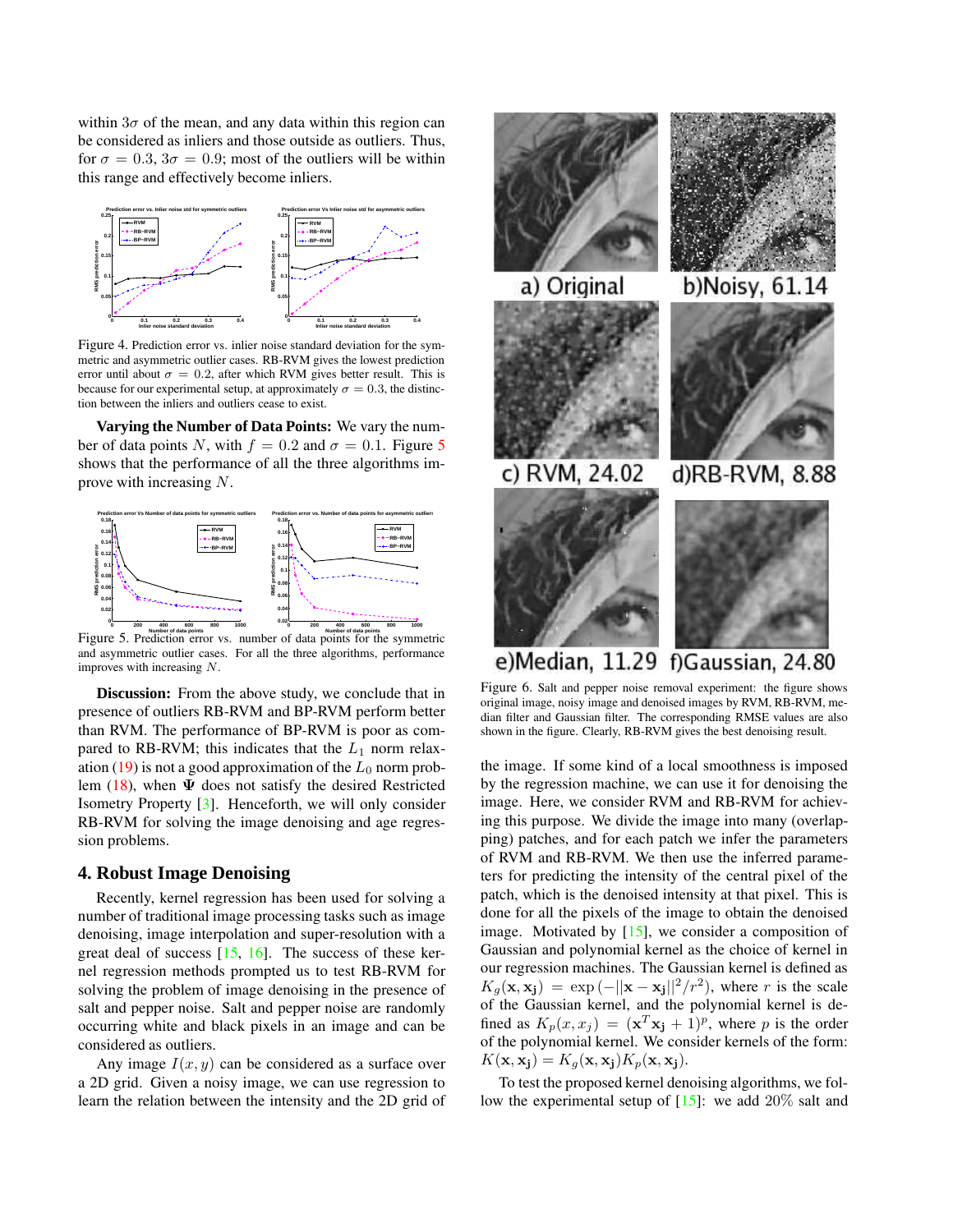|      |       |       | RB-RVM   Wavelet $\lceil 12 \rceil \mid l_2$ Classic $\lceil 15 \rceil \mid l_2$ steering $\lceil 15 \rceil \mid l_1$ steering $\lceil 15 \rceil$ |  |
|------|-------|-------|---------------------------------------------------------------------------------------------------------------------------------------------------|--|
| 9.24 | 21.54 | 21.81 | 21.06                                                                                                                                             |  |

<span id="page-5-3"></span><span id="page-5-0"></span>Table 1. RMSE values for RB-RVM, Wavelet,  $l_2$  Classic,  $l_2$  steering, and  $l_1$  steering. RB-RVM is better than all the algorithms except for the  $l_1$  steering kernel regression.



<span id="page-5-1"></span>Figure 7. Some more results on Salt and pepper noise removal: first column: RVM, second column: RB-RVM, third column: Median filter, fourth column: Gaussian filter. The RMSE values are also shown in the figure; RB-RVM gives the best result.

pepper noise to the original image shown in figure [6.](#page-4-2) For RVM and RB-RVM, we choose patch size of  $6 \times 6$ ,  $r = 2.1$ and  $p = 1$ . Figure [6](#page-4-2) shows the image denoising result by RVM, RB-RVM, the  $3 \times 3$  median filter and the Gaussian filter (standard deviation  $= 2.1$ ). The denoised images and the corresponding RMSE values show that RB-RVM gives the best denoising result. Table [1](#page-5-0) further compares RB-RVM with other kernel regression algorithms (RMSE values taken from  $[15]$ , from which we conclude that RB-RVM is better than all the algorithms except for the  $l_1$  steering kernel regression. Figure [7](#page-5-1) shows some more denoising results. Next, we vary the amount of salt and pepper noise, and obtain the mean RMSE value over seven commonly used images of Lena, Barbara, House, Boat, Baboon, Pepper and Elaine. Figure [8](#page-5-2) shows that RB-RVM gives better result than the median filter, which is the most commonly used filter for denoising images with salt and pepper noise.

Further, we test RB-RVM for denoising an image corrupted by a mixture of Gaussian noise of  $\sigma = 5$  and 5% salt and pepper noise. From figure [9,](#page-6-0) we conclude again that RB-RVM gives much better denoising result as compared to RVM.



<span id="page-5-2"></span>Figure 8. Mean RMSE value over seven images vs. percentage of salt and pepper noise. RB-RVM gives better performance than the median filter.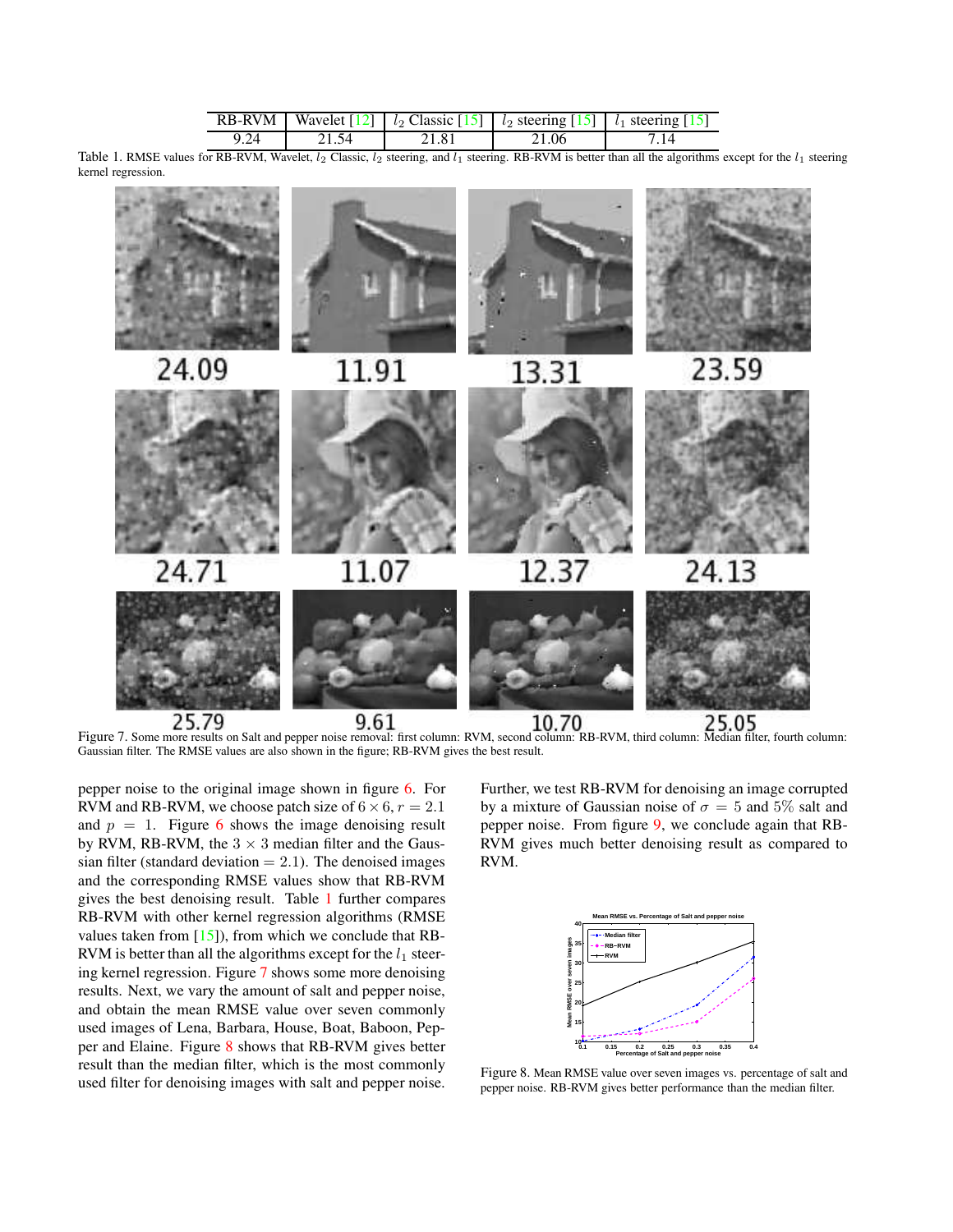<span id="page-6-5"></span>

<span id="page-6-0"></span>Figure 9. Mixture of Gaussian and salt and pepper noise removal experiment: denoised images by RVM and RB-RVM with their corresponding RMSE values. This experiment again shows that the RB-RVM based denoising algorithm gives much better result than the RVM based one.

# **5. Age Estimation from Facial Images**

The goal of facial age estimation is to estimate the age of a person from his/her image. The most common approach for solving this problem is to extract some relevant features from the image, and then learn the functional relationship between these features and the age of the person using regression techniques  $[10, 9, 7, 8]$  $[10, 9, 7, 8]$  $[10, 9, 7, 8]$  $[10, 9, 7, 8]$  $[10, 9, 7, 8]$  $[10, 9, 7, 8]$  $[10, 9, 7, 8]$ . Here, we intend to test the RB-RVM regression for the age estimation problem. For our experiments, we use the publicly available FG-Net dataset [\[1\]](#page-7-20), which contains 1002 images of 82 subjects at different ages. As a choice of features, we use geometric features proposed in  $[20]$ , which are obtained by computing the 'flow field' at 68 fiducial points with respect to a reference face image.

To decide on a particular kernel for regression, we perform leave-one-person-out testing, by RB-RVM, for different choices of kernel. Table [2](#page-6-1) shows the mean absolute error (MAE) of age prediction for different values of the scale parameter r of the Gaussian kernel.  $r = 0.2$  gives the best result, and we use this value of  $r$  for all the subsequent experiments. Next, we use RB-RVM to categorize the whole dataset into inliers and outliers. The algorithm found 90 outliers; some of the inliers and outliers are shown in figure [10.](#page-6-2) With this knowledge of the inliers and the outliers, we perform the leave-one-person-out test again. Table [3](#page-6-3) shows the mean absolute error (MAE) of age prediction for the inliers and the outliers separately. The small prediction error for the inliers and the large prediction error for the outliers indicate that the inlier vs. outlier categorization by RB-RVM was good. Table [3](#page-6-3) also shows that the prediction error of the RB-RVM for the whole dataset is lower than that of the RVM. To put the numbers in the table in context, the state-of-the-art algorithm [\[8\]](#page-7-6) gives a prediction error of 5.07 as compared to the prediction error of 4.61 obtained for the inliers by the RB-RVM.

To further test RB-RVM, we add various amount of controlled outliers. Before doing this, we remove the outliers found in the previous experiment. We use 90% of this new dataset as the training set and the remaining 10% as the test

|                                 | 0.1 | 0.2 | 0.3 | l 04 |
|---------------------------------|-----|-----|-----|------|
| MAE   7.10   6.52   6.54   6.62 |     |     |     |      |

<span id="page-6-1"></span>Table 2. Mean absolute error (MAE) of age prediction for different values of the scale parameter  $r$  of the Gaussian kernel. The prediction errors are for the leave-one-person-out testing by RB-RVM.  $r = 0.2$  gives the best result, and we use this  $r$  for all the subsequent experiments.



<span id="page-6-2"></span>Figure 10. Some inliers and outliers found by RB-RVM. Most of the outliers are images of older subjects like Outlier A and B. This is because there are less number of samples of older subjects in the FG-Net database. Outlier C has an extreme pose variation from the usual frontal faces of the database; hence, it is an outlier. The facial geometry of Outlier D is very similar to that of younger subjects, such as big forehead and small chin, so it is classified as an outlier.

|               |      | Inlier MAE 1 Outlier MAE 1 | All MAE |
|---------------|------|----------------------------|---------|
| <b>RB-RVM</b> | 4.61 | 25.87                      | 6.52    |
| <b>RVM</b>    | N.A. | N A                        | 6.80    |

<span id="page-6-3"></span>Table 3. Mean absolute error (MAE) of age prediction for the inliers, outliers and the whole dataset using RB-RVM. Since RVM does not differentiate between inliers and outliers, we only show the prediction error for the whole dataset. The small MAE for the inliers and the large MAE for the outliers indicates that the inlier vs. outlier categorization by RB-RVM was good. Also, note that the prediction error of the RB-RVM for the whole dataset is lower than that of the RVM.



<span id="page-6-4"></span>Figure 11. Mean absolute error (MAE) of age prediction vs. fraction of controlled outliers added to the training dataset. RB-RVM gives much lower prediction error as compared to the RVM. Also, note that the prediction error is reasonable even with outlier fraction as high as 0.7.

set. We introduce controlled outliers only in the training set, and perform age prediction on the test set by both RVM and RB-RVM. We vary the fraction of the outliers on the training set and measure the age prediction error on the test set. Figure [11](#page-6-4) shows that RB-RVM gives much lower prediction error as compared to RVM. This experiment again suggests that RB-RVM should be preferred over RVM for